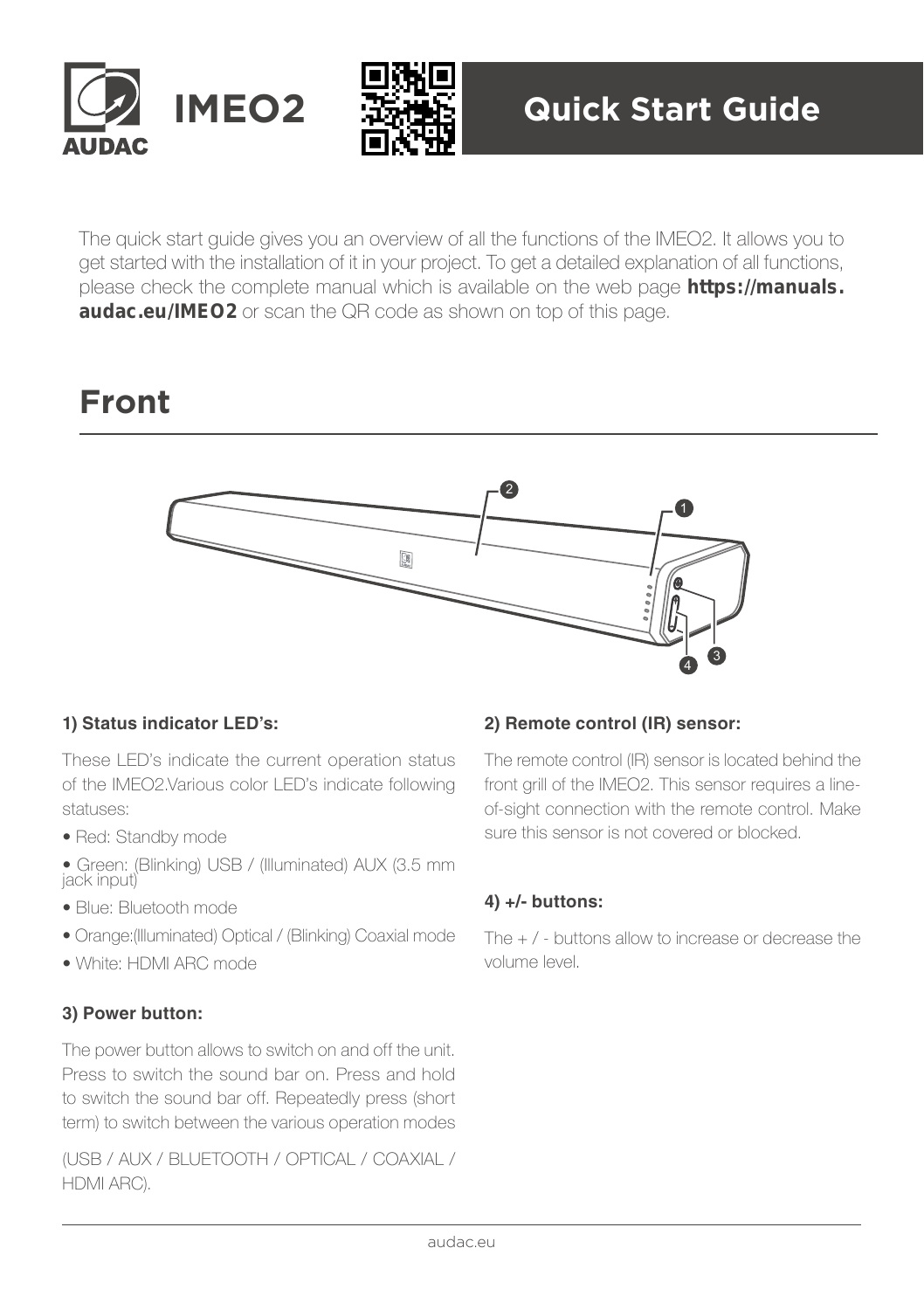

#### **5) AC Power inlet connection:**

The mains power supply (100-240V AC - 50/60 Hz) has to be applied to this AC power inlet. The connection is made by an IEC C8 power connector and the power lead is standard fitted, but can be unplugged for convenient assembly.

#### **6) Coaxial input connection:**

The coaxial input connection (RCA) allows connecting the sound bar to any TV, receiver or other source device with an coaxial SP/DIF output connection.

# **7) Optical input connection:**

The optical input connection (Toslink) allows connecting the sound bar to any TV, receiver or other source device with an optical SP/DIF output connection.

# **Using Bluetooth**

# **8) USB socket:**

The USB connection allows connection to memory devices. This allows previously stored audio sources to be played back (MP3, FLAC, WAV).

# **9) AUX socket:**

The AUX input connection (3.5 mm jack) allows connecting the sound bar to any stereo line-level audio source. It can be a connection between a portable device such as smartphone, tablet, laptop or headphone output of any device.

# **10) HDMI ARC socket:**

The HDMI input socket allows connecting the soundbar to any TV or projector with an HDMI connection supporting ARC functionality

The first time when your Bluetooth portable device is connected (smartphone, tablet, ...) it needs to get paired. For getting it paired, the sound bar shall be switched ON and in Bluetooth mode. This can be done using the power button on the side of the unit, or the remote control. When in Bluetooth mode, the blue LED behind the front grill will blink. Activate the Bluetooth mode in your portable device and search for devices.

The device name 'AUDAC IMEO2' will appear on your Bluetooth device list. If the device can't be found, press and hold the  $\longrightarrow$  II /PAIR button on the remote control to be discoverable. The system will enter in pairing mode and two 'beeps' will be heard through the speakers. The Bluetooth indicator (blue LED) will blink fast. Select 'AUDAC IMEO2' from the device list and an 'uplifting beep' will be heard through the speakers. The Bluetooth indicator (blue LED) will illuminate constantly.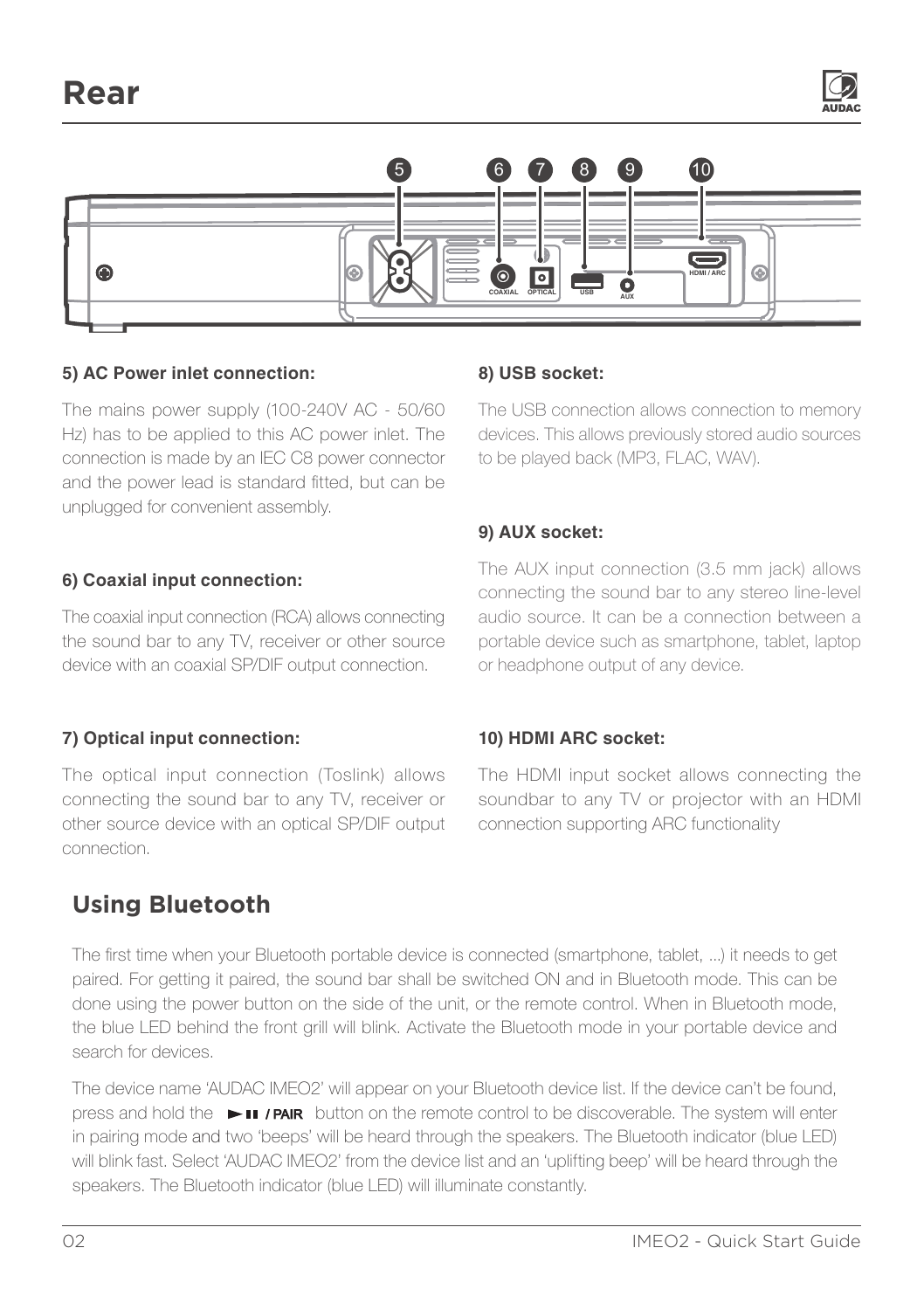

### **1) Attach the wall support bar:**

The support bar has to be fixed to the wall by four screws which need to get fitted through the provided slots. The provided slots have an elliptical shape, allowing the possibility for slightly adjusting the position to make it perfectly level.

Make sure the appropriate fasteners are used, depending on the mounting surface

(brick, concrete, wood, ... )

# **2) Attach the speaker**

After the wall support bar is attached and the connections are made, the soundbar shall be fixed to the wall plate. This is done by sliding the hooks assembled to the soundbar into the provided slots on the wall support bar and fixing them with security bolts.

#### **3a) TOP security bolt:**

This option can be selected in the situation that no object is placed above the IMEO2. To prevent the IMEO2 from falling, attach safety screws on top of the fixing hooks.

#### **3b) BOTTOM security bolt:**

There is the option of fixing the speaker from below when an object is placed above of the IMEO2. Attach the custom safety screws at the bottom of the fixing hooks.